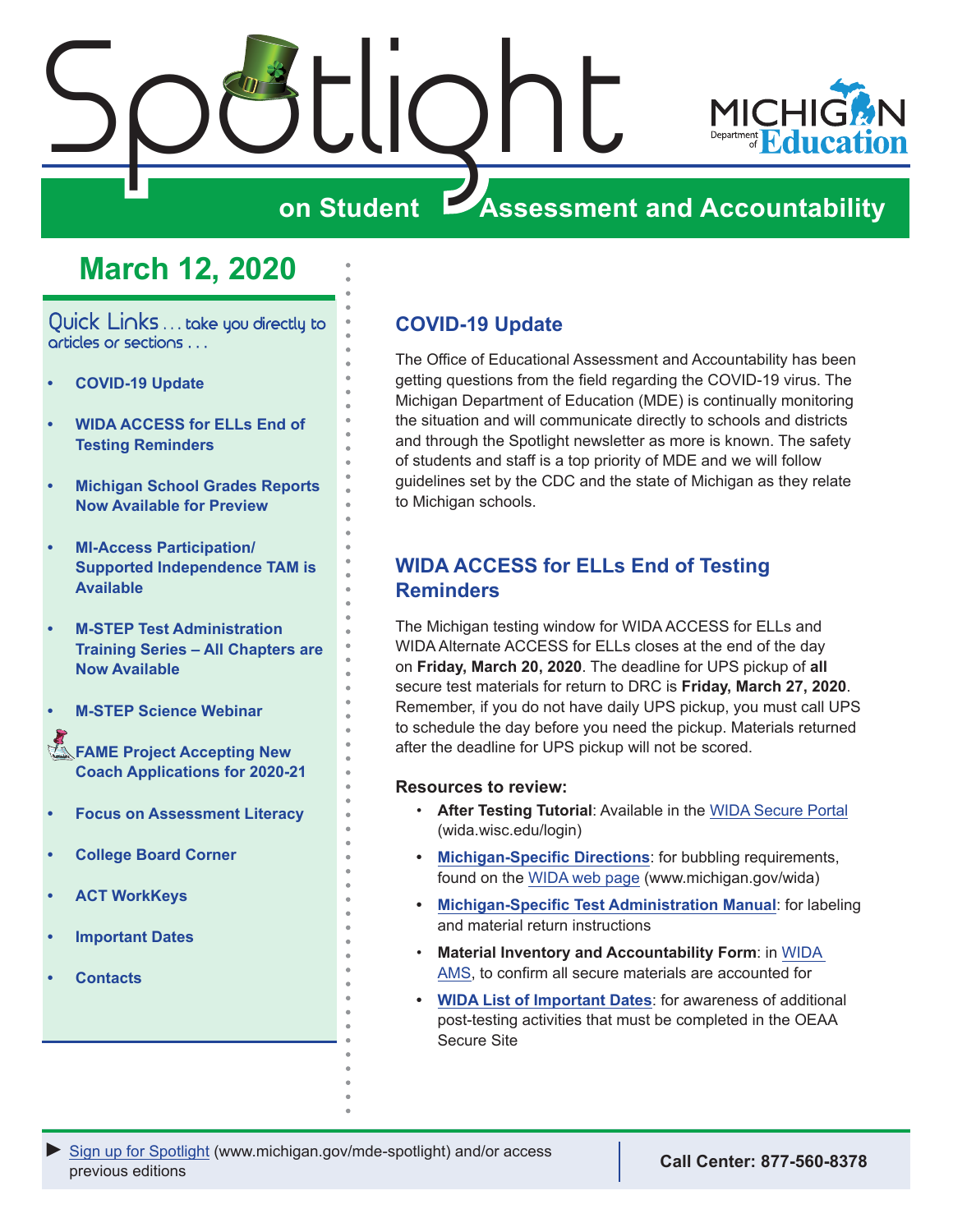### <span id="page-1-0"></span>**Michigan School Grades Reports Now Available for Preview**

The Michigan Department of Education (MDE) has made 2018-19 Michigan School Grades reports available for schools to preview on [MI School Data](http://www.mischooldata.org) (www.mischooldata. org). The Michigan School Grades System is a **new** accountability system that was signed into law in late 2018. In this system, schools receive up to five letter grades and three ranking labels based on various school performance components. Schools do not receive an overall letter grade.

Authorized users of MI School Data are able to preview the new, school-level Michigan School Grades reports before results are released publicly in late March. In order to preview school results, authorized individuals need to log into to MI School Data.

We encourage you to review the informational guides and other helpful resources available for the [Michigan School](http://www.michigan.gov/mde-schoolgrades)  [Grades System](http://www.michigan.gov/mde-schoolgrades) (www.michigan.gov/mde-schoolgrades).

### **MI-Access Participation/Supported Independence TAM Is Available**

The [Spring 2020 MI-Access Participation/Supported](https://www.michigan.gov/documents/mde/Participation_and_Supported_Independence_TAM_635414_7.pdf)  [Independence \(P/SI\) Test Administration Manual \(TAM\)](https://www.michigan.gov/documents/mde/Participation_and_Supported_Independence_TAM_635414_7.pdf) is now available on the [MI-Access web page](http://www.michigan.gov/mi-access) (www.michigan. gov/mi-access) under the **What's New** and **Current Assessment Administration** sections.

The MI-Access P/SI TAM provides the information needed to ensure students who will be taking a MI-Access Participation or Supported Independence assessment are provided with the best possible testing experience and receive valid and reliable scores. It is required reading for MI-Access Coordinators at both the district and building levels, as well as staff who will be serving as Primary or Shadow Assessment Administrators.

The Spring 2020 MI-Access Functional Independence TAM was posted on the MI-Access web page last week.

## **M-STEP Test Administration Training Series – All Chapters Are Now Available**

The 2020 M-STEP Test Administration Training Chapter Three: After Testing is now available on the [M-STEP web](www.michigan.gov/mstep)  [page](www.michigan.gov/mstep) (www.michigan.gov/mstep). It is posted under the **What's New** and **Professional Development** sections of the web page. This is a three-part series, organized into before, during, and after the M-STEP administration, for both paper/pencil and online assessments.

- [Chapter 1](https://www.youtube.com/watch?v=_BEdTyMENq4&feature=youtu.be) discusses the tasks to do **before** the M-STEP administration
- [Chapter 2](https://www.youtube.com/watch?v=gXMaM_lTfAA) discusses the tasks to do **during** the M-STEP administration
- [Chapter 3](https://youtu.be/33DzyKzmOgU) discusses the tasks to do **after** the M-STEP administration.

Be sure to use this resource as you administer the 2020 M-STEP.

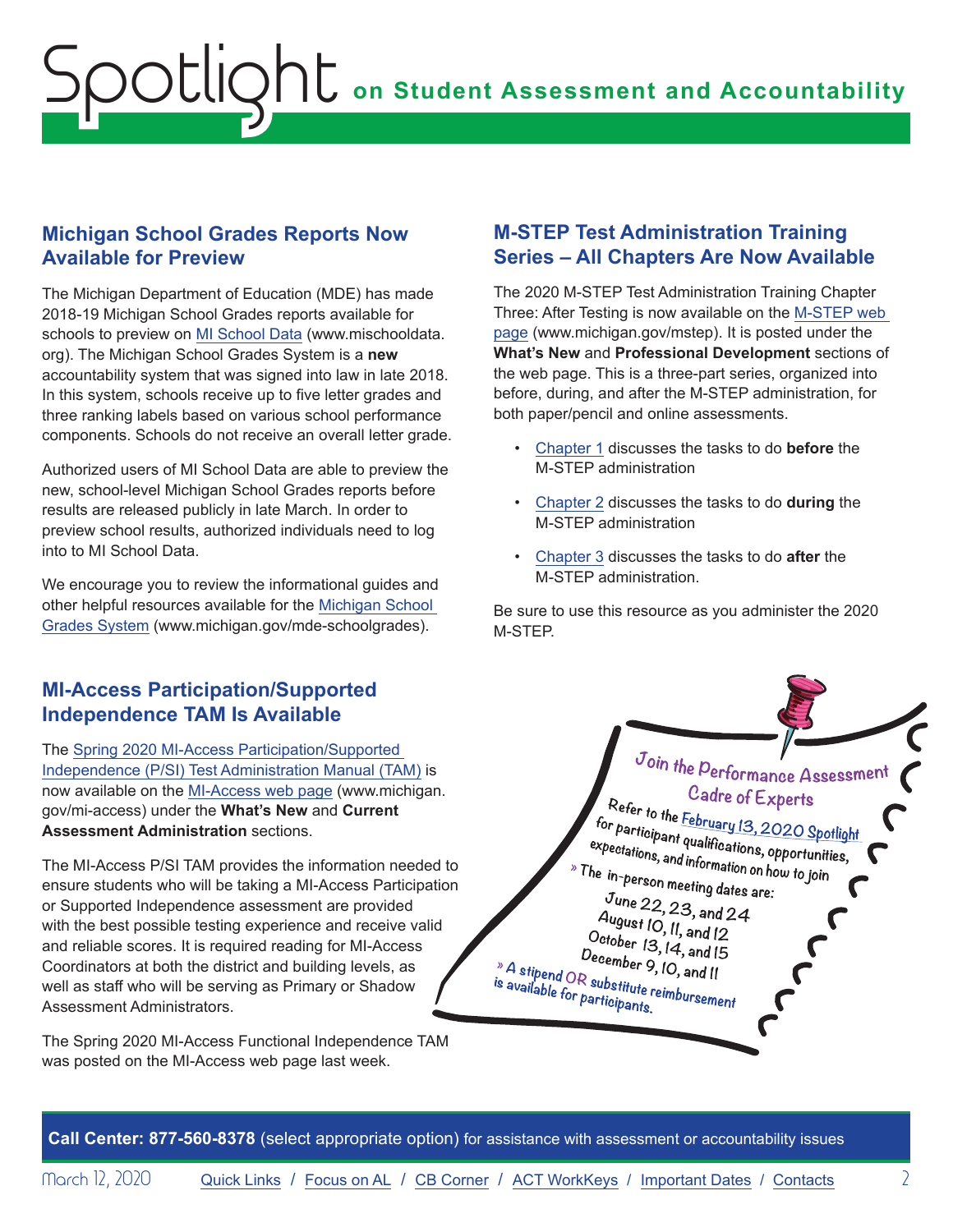### <span id="page-2-0"></span>**M-STEP Science Webinar**

The Michigan Department of Education will be hosting a webinar regarding the M-STEP science assessment on **March 26, 2020 at 4 p.m.** TJ Smolek will provide an update on the design and implementation of the science assessment, which is aligned to the three-dimensional Michigan K-12 Science Standards (MSS). We will discuss the blueprint, sampling methodology, reporting, and accountability related to the science M-STEP. Spring 2020 marks the first operational science assessment of the MSS and there is much to learn. Please join us!

[Register for the webinar](https://tinyurl.com/qpynll9) (https://tinyurl.com/qpynll9)

# **FAME Project Accepting New Coach Applications for 2020-21**

The Formative Assessment for Michigan Educators (FAME) project is entering its 13th year and is now seeking interested educators who would like to lead a local learning team of teachers to explore, implement, and reflect on the formative assessment process in their classrooms. FAME coaches are not expected to be the local expert on the formative assessment process—rather FAME coaches are learners along with their learning team.

More information on the FAME project and access to the online [2020-21 New FAME Coach application](https://www.surveymonkey.com/r/NewCoachApp) (https://www. surveymonkey.com/r/NewCoachApp) is available on the [MDE Formative Assessment Process page](http://www.michigan.gov/formativeassessment) (www.michigan. gov/formativeassessment) or the [FAME public page](https://famemichigan.org) (https:// famemichigan.org)

The deadline to apply is **Friday, May 1, 2020**. If you have any questions, contact Kimberly Young, MDE/OEAA, at [youngk1@michigan.gov](mailto:youngk1%40michigan.gov?subject=) or 517-241-7061.

**Call Center: 877-560-8378** (select appropriate option) for assistance with assessment or accountability issues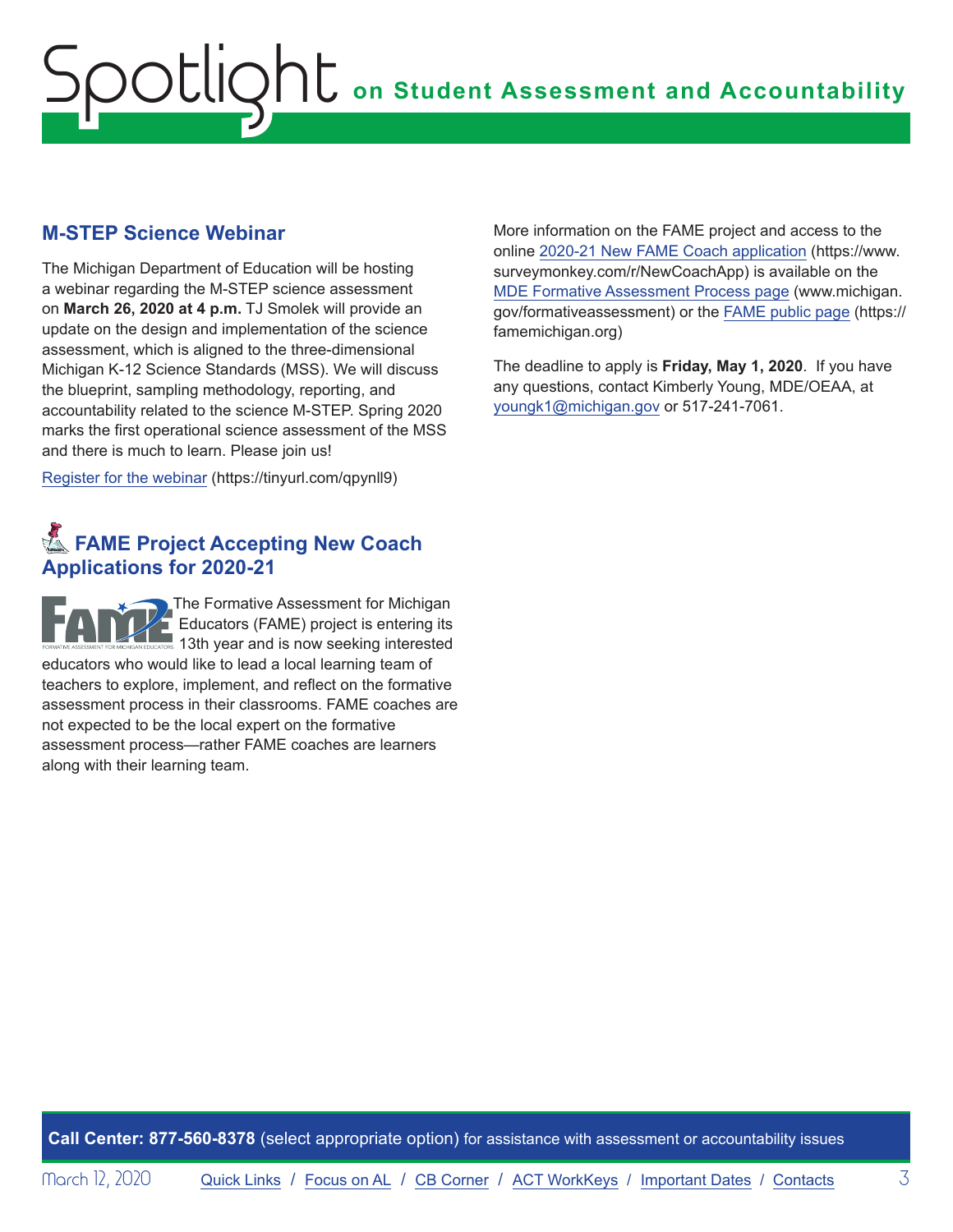## <span id="page-3-0"></span>**How can a school or district implement a Comprehensive Assessment System that addresses the assessment needs of the education community?**

Educators must understand and use a wide variety of assessment tools and practices to assess a wide array of learning targets. These assessment tools and practices have different intended purposes formative, interim, and summative—that work together to build a comprehensive assessment system that provides productive, accurate, and thorough information about what students know and can do, both for and of student learning.

According to Rick Stiggins (2017), educational agencies interested in implementing a balanced, comprehensive assessment system that serves all appropriate purposes, informs sound instructional decisions, and meets the needs of stakeholders, must consider these questions:

- 1. **Learning targets:** Do the assessments focus on discrete, high-priority academic content standards?
- 2. **Quality:** Do the assessments meet three standards of quality? Do they
	- a. serve a specific purpose?
	- b. define a specific indicator of academic success?
	- c. assess a specific learning target?
- 3. **Communication:** Do the assessments provide useful and actionable evidence of student learning to stakeholders for instructional, evaluative, and accountability purposes, in a timely manner?

In addition, a high-quality, comprehensive assessment culture:

- uses an array of formative, interim, and summative approaches
- is aligned to curriculum, instruction, and professional learning
- measures student learning in an ongoing basis
- engages students and teachers in a partnership of learning and teaching
- promotes assessment literacy

Finally, a well-implemented, balanced comprehensive system provides a detailed, ongoing, multidimensional description of student learning that meets the information and decision-making needs of the students, teachers, school leaders, families, and policy makers in the education community.

#### **Related Resources**

#### [What constitutes a high-quality comprehensive,](https://www.michiganassessmentconsortium.org/wp-content/uploads/3-Dec16-2016_Dec_ALN-LEARNING_POINT_BALANCED-2.pdf)  [balanced assessment system?](https://www.michiganassessmentconsortium.org/wp-content/uploads/3-Dec16-2016_Dec_ALN-LEARNING_POINT_BALANCED-2.pdf)

This ALN Learning Point provides a basic overview of what comprises a balanced assessment system. It also offers other resources to explore on the topic.

#### [The 3Cs Tool](https://www.michiganassessmentconsortium.org/wp-content/uploads/3Cs-Tool.pdf)

This guidance tool, developed by the Michigan Assessment Consortium, can be used to begin discussion with colleagues around the 3Cs of a Balanced Assessment System.

### **Put Into Practice**

- 1. Use the guiding questions in the 3Cs Tool featured in the list of resources to discuss with a colleague the assessments being used in your school or district.
- 2. Based on your discussion, what observations do you have about the assessment system currently being implemented in your school or district? Do you think it is balanced and comprehensive? Why or why not?

**Focus on Assessment Literacy** ocus on Assessment Litera

Interim

**Summative** 

**Formative**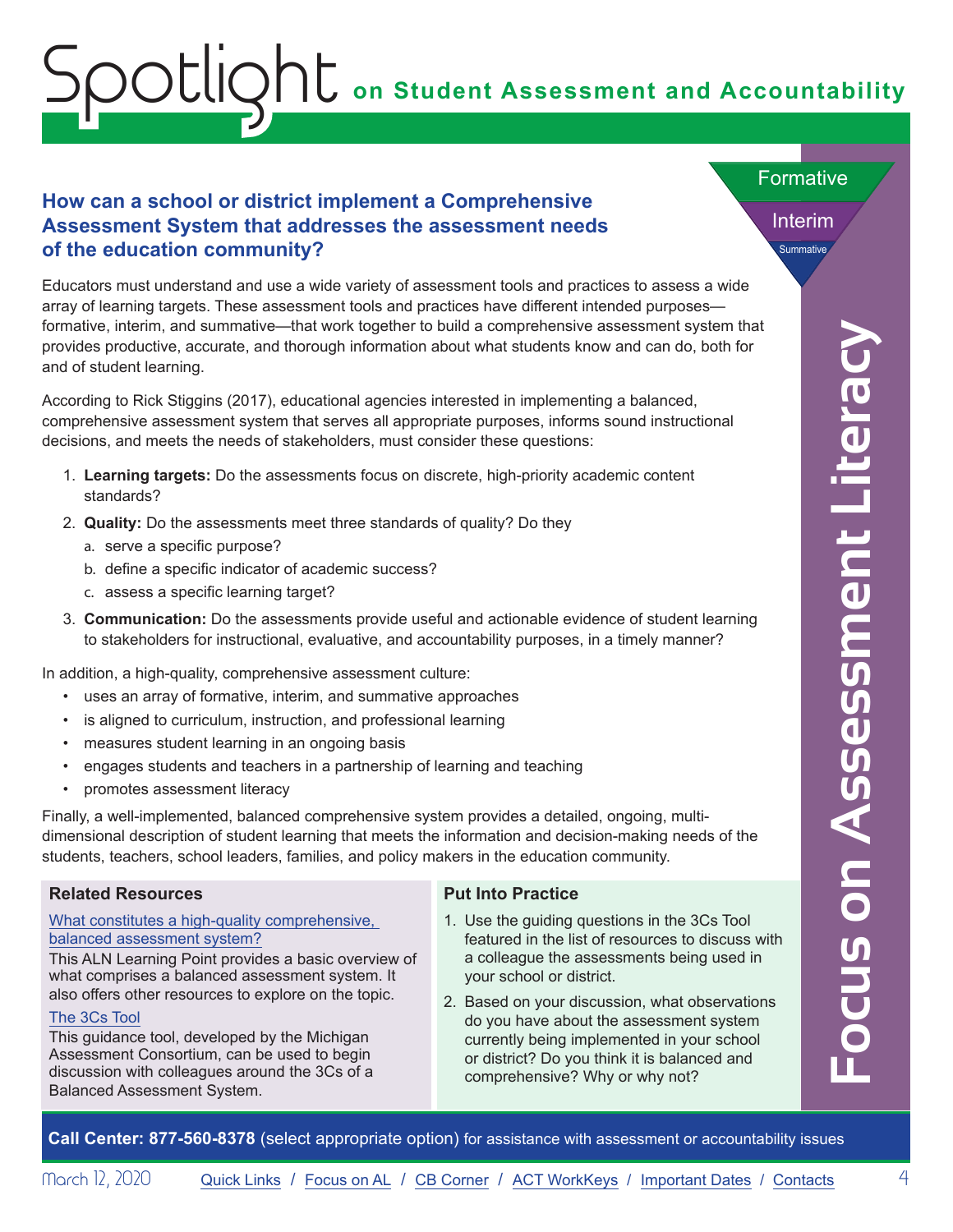# <span id="page-4-1"></span><span id="page-4-0"></span>College Board Corner

*Information on SAT*®*, PSAT*™ *8/9, and PSAT*™*10 provided by the College Board*

### **Questions about Spring PSAT 8/9, PSAT 10, or SAT?**

- Call the Michigan Educator Hotline: 866-870-3127 (select Option 1)
- Email [michiganadministratorsupport@collegeboard.org](mailto:michiganadministratorsupport%40collegeboard.org?subject=)

## **Training**

Test coordinators for the SAT with Essay, PSAT 10, and PSAT 8/9 should have received an email with a link to access the required training last week. The online training can also be accessed directly through the [Training for the SAT Suite of Assessments web](http://www.collegeboard.org/ptat)  [page](http://www.collegeboard.org/ptat) (www.collegeboard.org/ptat). Coordinators are required to complete training every year, even if they have completed it in prior years. There is one Michigan training that covers the SAT with Essay, PSAT 10, and PSAT 8/9 this year.

The training is divided into three modules: one for coordinators, one for proctors, and one for SSD coordinators. The SSD coordinator training module is the same as the coordinator training module. If the

SSD coordinator is acting as a proctor on test day, it is recommended they complete the proctor training rather than the coordinator training. The proctor module is specific to test day activities related to proctor responsibilities.

The coordinator is responsible for training test day staff. The table below describes options to accomplish this. Using the online training requires a College Board Professional Account. One can be created on the [College Board website](http://www.collegeboard.org) (www.collegeboard.org), if needed.

**Note:** The Michigan Department of Education has additional training requirements related to test security that must be completed. Refer to the article **Updated Assessment Security Training Requirements** on page 1 of the [March 5 edition of the Spotlight](https://www.michigan.gov/documents/mde/Spotlight_3-5-20_683044_7.pdf).

| Role                                                                  | <b>Information about Training</b>                                                                                                                                                              | How to Access Online Training                                                                                                          |
|-----------------------------------------------------------------------|------------------------------------------------------------------------------------------------------------------------------------------------------------------------------------------------|----------------------------------------------------------------------------------------------------------------------------------------|
| SAT, PSAT 10,<br>and PSAT 8/9<br>Coordinator                          | Online coordinator training is required every year.                                                                                                                                            | Select the link in training email or go<br>to the College Board website (www.<br>collegeboard.org/ptat)                                |
| <b>SSD Coordinator</b>                                                | Online SSD coordinator training is optional but<br>highly recommended; must be trained by the test<br>coordinator in some way.                                                                 | Access the training link, then choose<br>training for SSD coordinator (same<br>training as the test coordinator training)              |
| <b>Backup Coordinator</b><br>for SAT, PSAT 10,<br>and PSAT 8/9        | Online coordinator training is optional but highly<br>recommended, must be trained by the test<br>coordinator in some way.                                                                     | Access the training link, then choose<br>training for test coordinator                                                                 |
| Proctors for SAT,<br>PSAT 10, and PSAT<br>8/9                         | Online training module for proctors is optional<br>but highly recommended; must be trained by the<br>test coordinator in some way; can be completed<br>individually or in a group environment. | Access the training link, then choose<br>training for proctor                                                                          |
| Hall and Room<br>Monitors for SAT,<br>PSAT 10, and<br><b>PSAT 8/9</b> | Must be trained by the coordinator in some<br>way; PowerPoint is available to provide to<br>monitors; can be viewed individually or in a group<br>environment.                                 | Hall and Room Monitor Training<br>available on the MME web page (www.<br>michigan.gov/mme) or PSAT web page<br>(www.michigan.gov/psat) |

*(Continued on next page)*

**Call Center: 877-560-8378** (select appropriate option) for assistance with assessment or accountability issues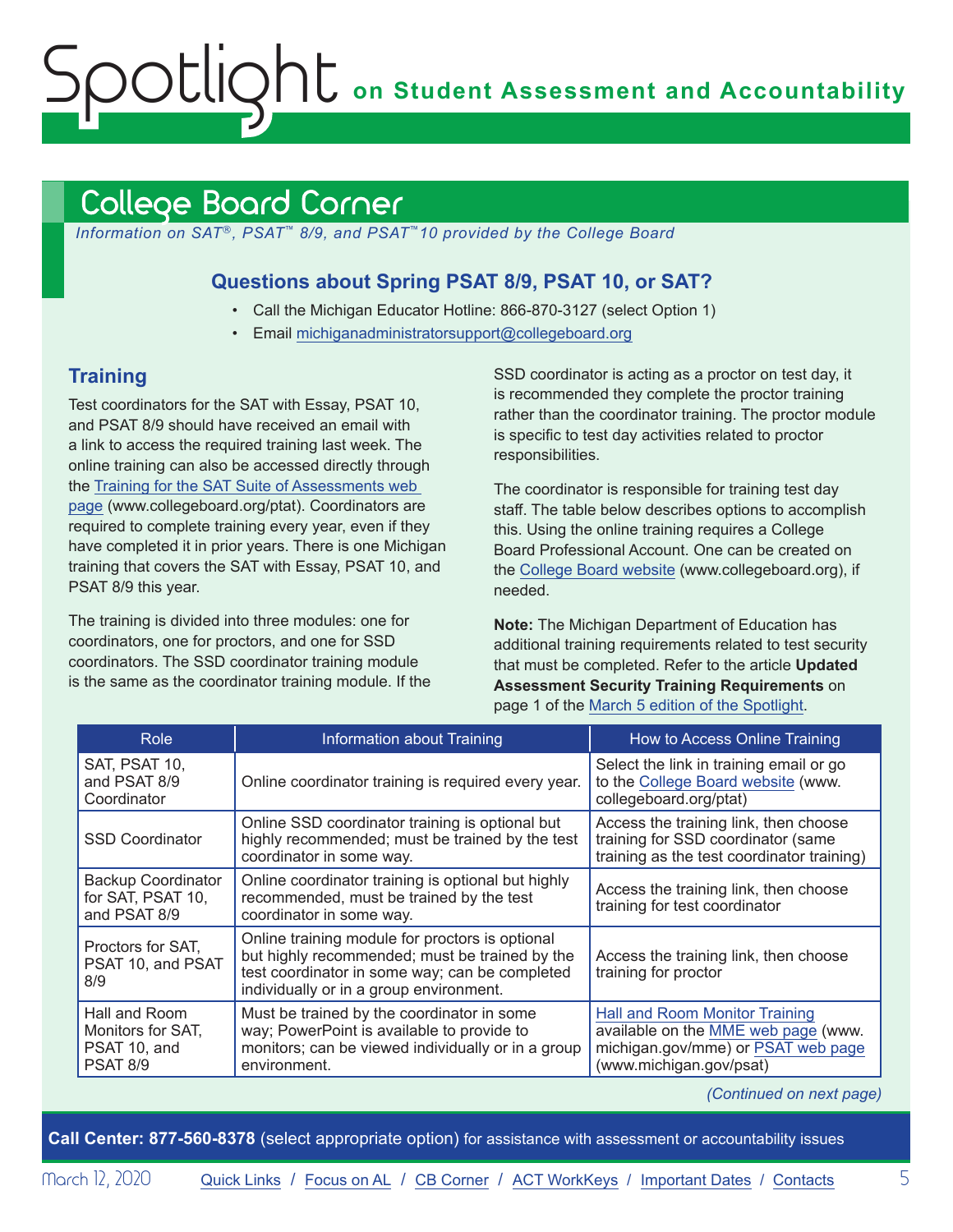## **Coming Soon**

- The Nonstandard Administration Report (NAR) in SSD Online will be available to generate the week of **March 16, 2020**.
- Preadministration and testing materials arrive the week of **March 23, 2020**. Schools on spring break during that week will receive their materials the week of **March 30, 2020**.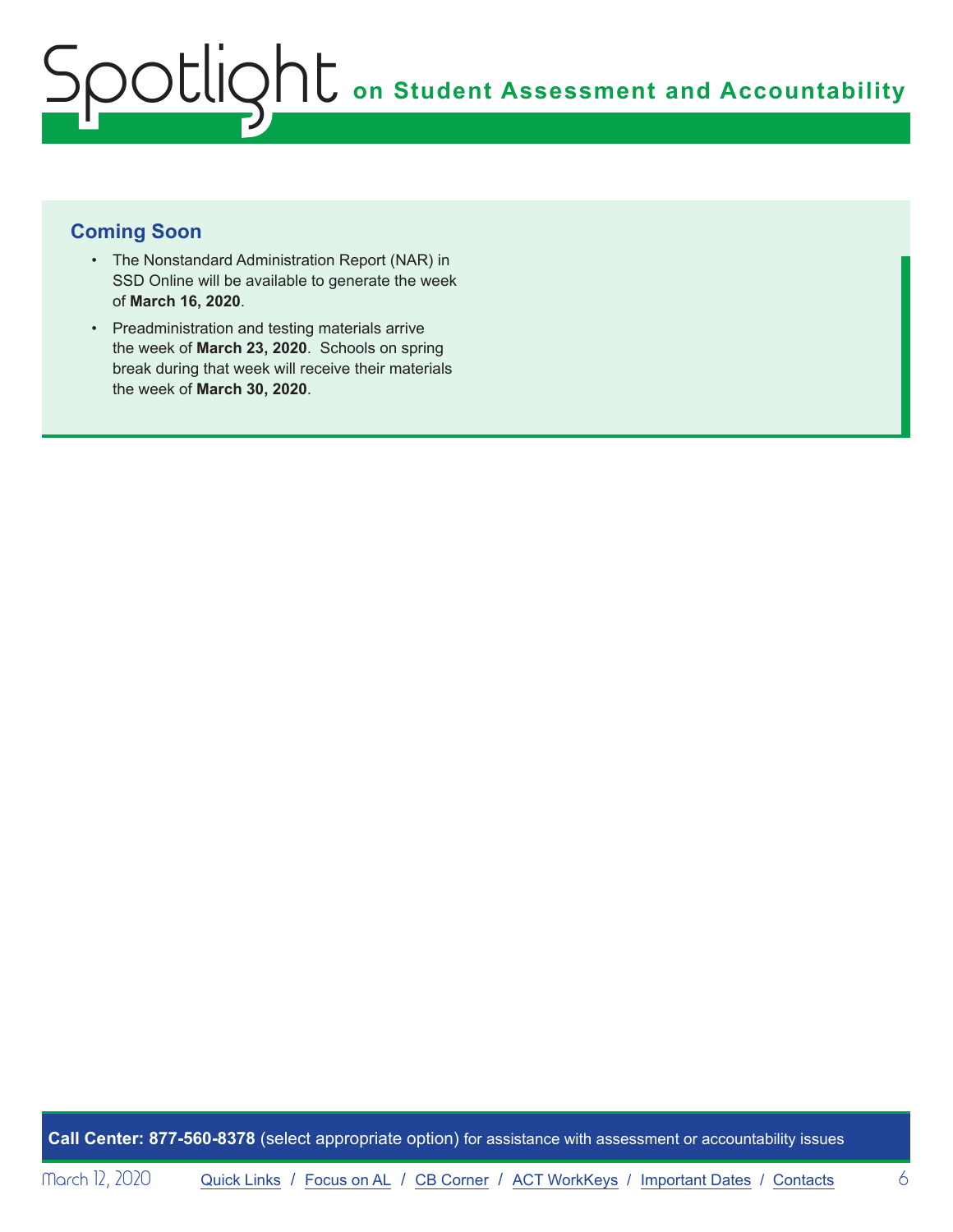<span id="page-6-1"></span><span id="page-6-0"></span>

Information on ACT<sup>®</sup> WorkKeys<sup>®</sup> provided by the ACT.

## **Receiving Test Materials**

The ACT WorkKeys Test Coordinator will receive test materials for the April 15, 2020 test date no later than **March 20, 2020**. Refer to the [February 27, 2020](https://www.michigan.gov/documents/mde/Spotlight_2-27-20_682276_7.pdf)  [Spotlight Newsletter](https://www.michigan.gov/documents/mde/Spotlight_2-27-20_682276_7.pdf) (www.michigan.gov/mde-spotlight) for additional information about receiving and checking in, and ordering additional test materials.

The ACT WorkKeys Test Coordinator must store all secure test materials, including student answer documents, in a secure location until test day using the guidelines detailed in the ACT Test Coordinator Information Manual, beginning on page 24.

### **Ordering Additional Test Materials**

If after checking in your test materials, the number of students scheduled to test April 15 – 28, 2020 exceeds the number of test materials received, order additional ACT WorkKeys materials through the [OEAA Secure Site](http://www.michigan.gov/oeaa-secure)  (www. michigan.gov/oeaa-secure) **March 23 through April 7, 2020 at 5 p.m. ET**.

Refer to the [February 27, 2020 Spotlight Newsletter](https://www.michigan.gov/documents/mde/Spotlight_2-27-20_682276_7.pdf) (www.michigan.gov/mde-spotlight) for information about ordering additional test materials.

If you are missing any materials that are not orderable via the OEAA Secure Site—such as FedEx return labels, Test Administration Forms, return polymailers—call ACT for resolution.

## **Preparing Students to Go For Platinum!**

Refer to the [February 20, 2020 Spotlight Newsletter](https://www.michigan.gov/documents/mde/Spotlight_2-20-20_681693_7.pdf) (www.michigan.gov/mde-spotlight) for additional information about preparing students for testing and encouraging them to Go For Platinum!

## **Selecting Testing Staff**

Refer to the [February 27, 2020 Spotlight Newsletter](https://www.michigan.gov/documents/mde/Spotlight_2-27-20_682276_7.pdf)  (www.michigan.gov/mde-spotlight) for additional information about who may and who may not serve as testing staff, the various roles and responsibilities of your testing staff, and training resources.

### **Preparing Student Answer Documents**

Refer to the [March 5, 2020 Spotlight Newsletter](https://www.michigan.gov/documents/mde/Spotlight_3-5-20_683044_7.pdf) (www. michigan.gov/mde-spotlight) for additional information about preparing each student's answer document prior to test day.

## **Selecting and Setting Up Testing Rooms**

The ACT WorkKeys Test Coordinator must select and set up testing rooms, using the guidelines that begin on page 8 of the [ACT Test Coordinator Information Manual](https://www.act.org/content/dam/act/secured/documents/pdfs/state-district-test-coordinator-paper-test.pdf). This manual is posted on the [ACT state testing website](http://www.act.org/stateanddistrict/michigan) (http://www.act.org/stateanddistrict/michigan) on the **WorkKeys on Paper** page in the **Preparation** and/or **Administration** stages.

For all upcoming events and deadlines, be sure to reference the following documents:

- [ACT WorkKeys Schedule of Events](http://www.act.org/content/dam/act/unsecured/documents/ScheduleofEventsWorkKeys-MI.pdf) posted on the [ACT State Testing website](http://www.act.org/content/act/en/products-and-services/state-and-district-solutions/michigan.html) (www.act.org/ districtandstate/michigan.html) on the **WorkKeys on Paper** page
- [MME List of Important Dates Spring 2020](https://www.michigan.gov/documents/mde/MME_List_of_Important_Dates_668755_7.pdf) found on the [MME web page](www.michigan.gov/mme) (www.michigan.gov/ mme) under **General Information**

*(Continued on next page)*

**Call Center: 877-560-8378** (select appropriate option) for assistance with assessment or accountability issues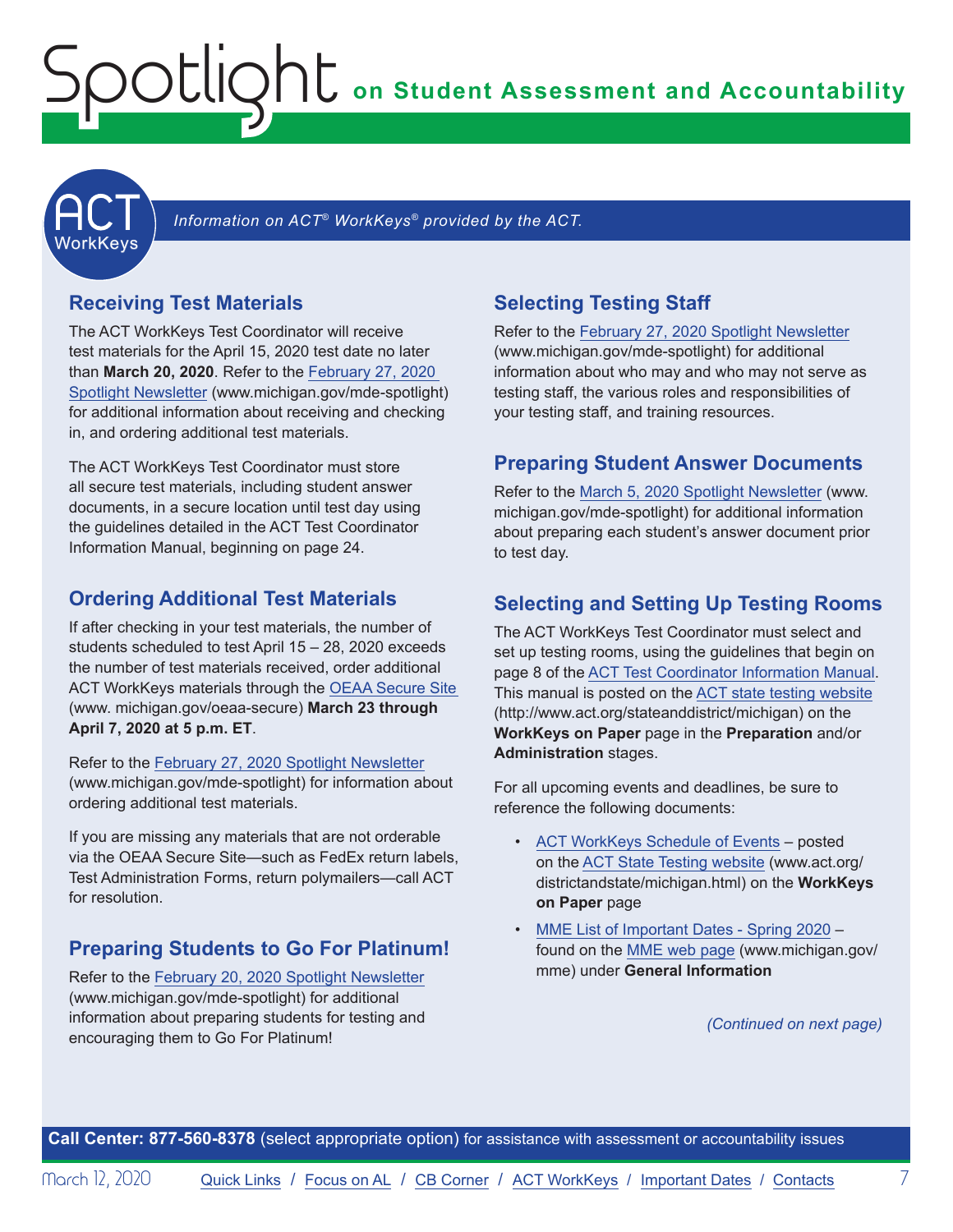## **Contacting ACT**

If you have questions, you may:

- 1. contact ACT via the [Contact Us web page](http://www.act.org/aap/state/contact.html) ([www.act.org/aap/state/contact.html\)](https://www.act.org/aap/state/contact.html)
- 2. call ACT at 800-553-6244, 9:30 a.m. 6:00 p.m. ET
	- standard time: ext. 2800
	- accommodations: ext. 1788
- 3. email accommodations questions to [ACTStateAccoms@act.org](mailto:ACTStateAccoms%40act.org?subject=)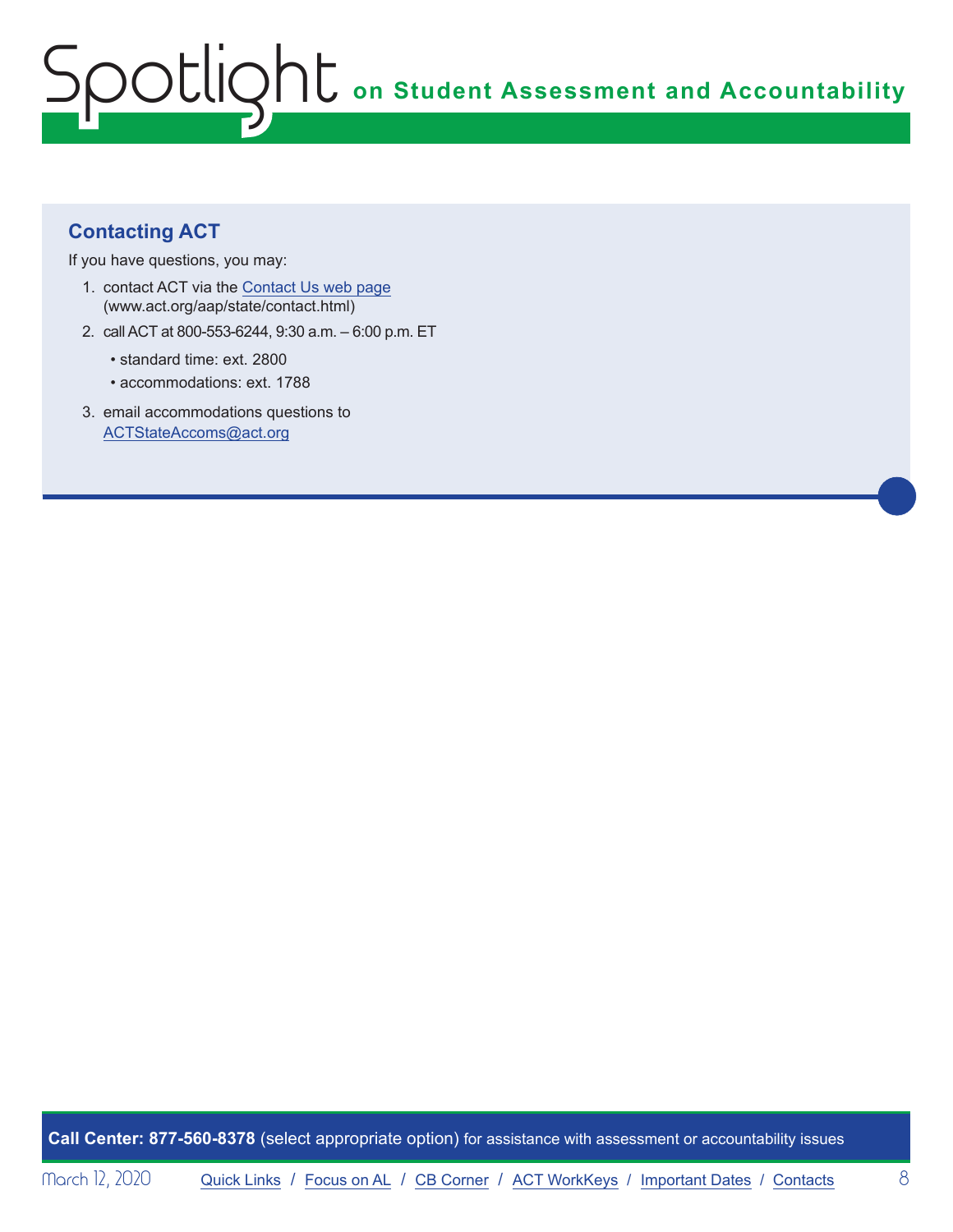# <span id="page-8-1"></span><span id="page-8-0"></span>**Important Dates**

# **Approaching Deadlines!**

### **Friday, March 13, 2020**

• **WIDA** Additional Material Order Window **CLOSES**

### **March 19, 2020**

• Pre-Identification for **WIDA CLOSES**

### **March 20, 2020**

• **WIDA** Test Administration window **CLOSES**

# **Coming Next Week . . .**

### **March 16, 2020**

• Receive **ACT WorkKeys** test materials this week, if chosen during Manage Participation

# **March 2020**

## **ACT WorkKeys**

### **March 23 – April 7, 2020, by 11:59 p.m.**

• Order additional **ACT WorkKeys** test materials via the [OEAA Secure Site](http://www.michigan.gov/oeaa-secure) (www.michigan.gov/oeaa-secure)

# **SAT and PSAT**

### **March 23–27, 2020**

• Delivery of preadministration and testing materials for the **SAT with Essay**, **PSAT 10**, and **PSAT 8/9**

### **March 25, 2020, 3–4 p.m.**

• Testing Tips Webinar for the **SAT with Essay**, **PSAT 10**, and **PSAT 8/9** – [Register here](https://tinyurl.com/TestingTips-MI) (https://tinyurl.com/ TestingTips-MI)

### **March 27 – April 7, 2020**

• Additional Material Order window for the **SAT with Essay**, **PSAT 10**, and **PSAT 8/9**.

## **M-STEP**

#### **March 26, 2020 at 4 p.m.**

• **M-STEP** science assessment webinar [Register for the webinar](https://tinyurl.com/qpynll9) (https://tinyurl.com/qpynll9)

# **April 2020**

## **M-STEP**

### **April 11 – May 8, 2020**

• **M-STEP – Grades 5, 8, and 11:** Test Administration window

### **April 27 – May 22, 2020**

• **M-STEP – Grades 3, 4, 6, and 7:** Test Administration window

## **MI-Access**

### **April 11 – May 22, 2020**

• **MI-Access – All Grades:** Test Administration window